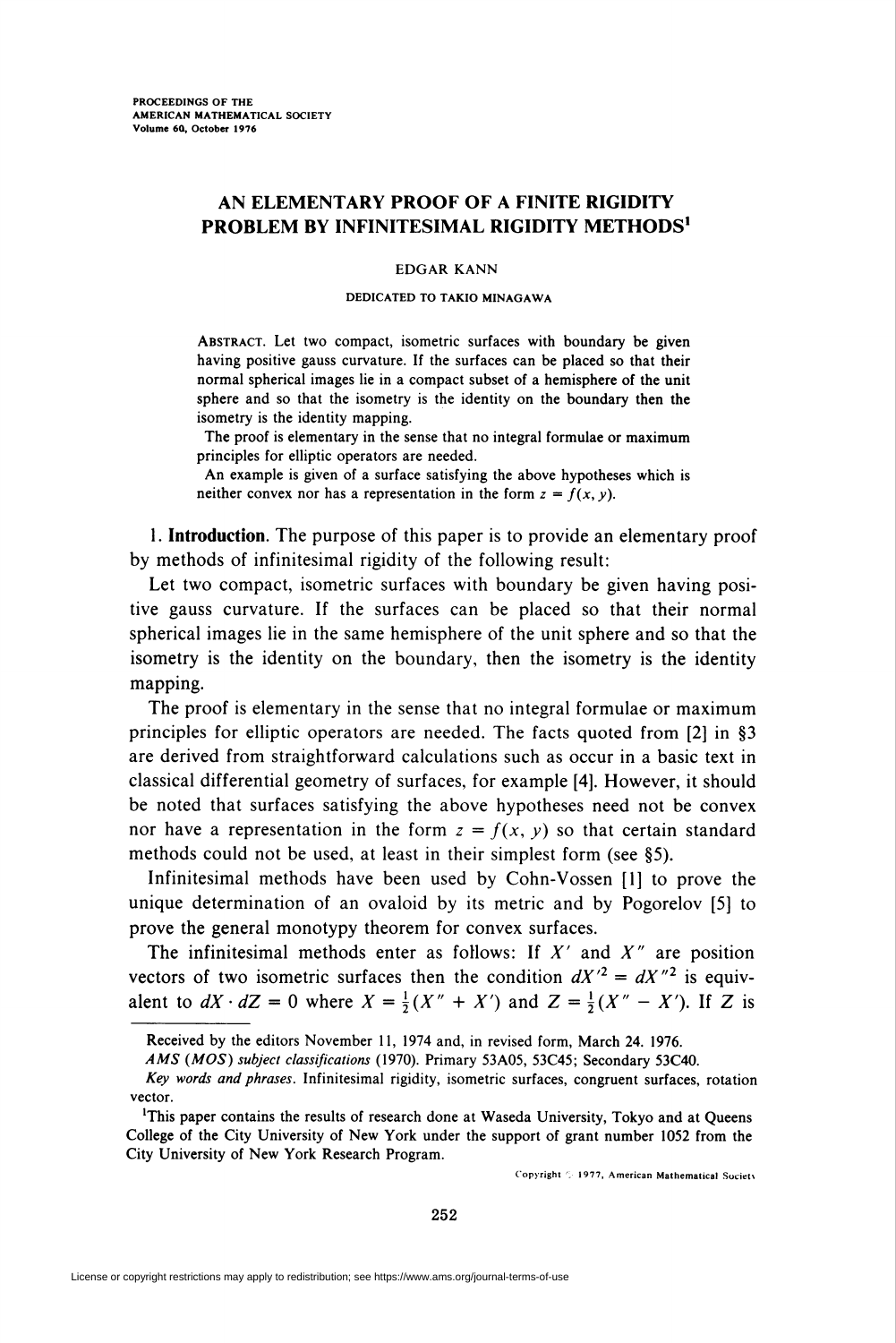interpreted as a deformation field on the "mean surface" X then  $dX \cdot dZ = 0$ is just the condition that  $Z$  be an infinitesimal bending field on the surface  $X$ . The methods developed in  $[3]$  are then used to show that Z is trivial.

It would be nice to prove the uniqueness theorem for ovaloids by the present methods. The difficulty is that the mean surface need not be regular for certain positions of the surfaces in space.

The author would like to express his thanks to the members of the Department of Mathematics, School of Education of Waseda University for their hospitality during his stay there and also to Professor Louis Nirenberg for his advice and encouragement.

2. Precise formulation of the problem. All manifolds will be of class  $C''$ . A manifold with boundary will be assumed to be immersed in a manifold. Likewise when we speak of a manifold with compact closure  $\overline{M}$ , it will be understood that  $\overline{M}$  is immersed in a manifold. Any map f on such objects is to be understood as a restriction from the containing manifold.

Let  $M$  be a compact two-dimensional, orientable Riemannian manifold with boundary, having gauss curvature  $K > 0$ .

Let  $f' : M \rightarrow E^3$  and  $f'' : M \rightarrow E^3$  be isometric immersions (also called surfaces), i.e., locally one-one mappings of M in  $E<sup>3</sup>$  of rank two such that the metric induced on the images by  $E<sup>3</sup>$  equals the metric of M.

Represent the surfaces by position vectors  $X' = f'(x)$  and  $X'' = f''(x)$  for  $x \in M$ . Then  $dX'^2 = dX''^2$  at x.

To fix our ideas we suppose the unit surface normals  $n'$  and  $n''$  are taken to point toward the concave sides of the surfaces.

Main Result. If 1.  $f'(x) = f''(x)$  for  $x \in \partial M$ ,

2. there exists a constant vector e such that  $e \cdot n' > 0$  and  $e \cdot n'' > 0$ , then  $f'(x) \equiv f''(x)$  for  $x \in M$ .

3. General considerations of infinitesimal bending theory. We here follow Efimov [2, pp. 53–57]. Let Z be a  $C''$  vector field defined on a surface S in  $E^3$ .

DEFINITION. Z is a bending field on S if  $dZ \cdot dX = 0$ .

If  $u$ ,  $v$  are local parameters on  $S$  this is equivalent to the differential equations

(3.0) 
$$
X_{u} \cdot Z_{u} = 0, \quad X_{u} \cdot Z_{v} + X_{v} \cdot Z_{u} = 0, \quad X_{v} \cdot Z_{v} = 0,
$$

where  $X_u = \partial X / \partial u$ , etc. This is equivalent to the fact that the first fundamental form of the family of surfaces  $X(u, v, t)$  is constant to first order in t at  $t = 0$ , under suitable differentiability hypotheses (with  $Z = \partial X/\partial t$  at  $t = 0$ ).

It is known that if the surface is regular then a unique  $C'$  vector field Y (called the *rotation field*) exists such that  $Y \times dX = dZ$ , or equivalently,

$$
(3.1) \t\t Y \times X_u = Z_u, \t Y \times X_v = Z_v.
$$

Further, there exist scalars  $\alpha$ ,  $\beta$ ,  $\gamma$  such that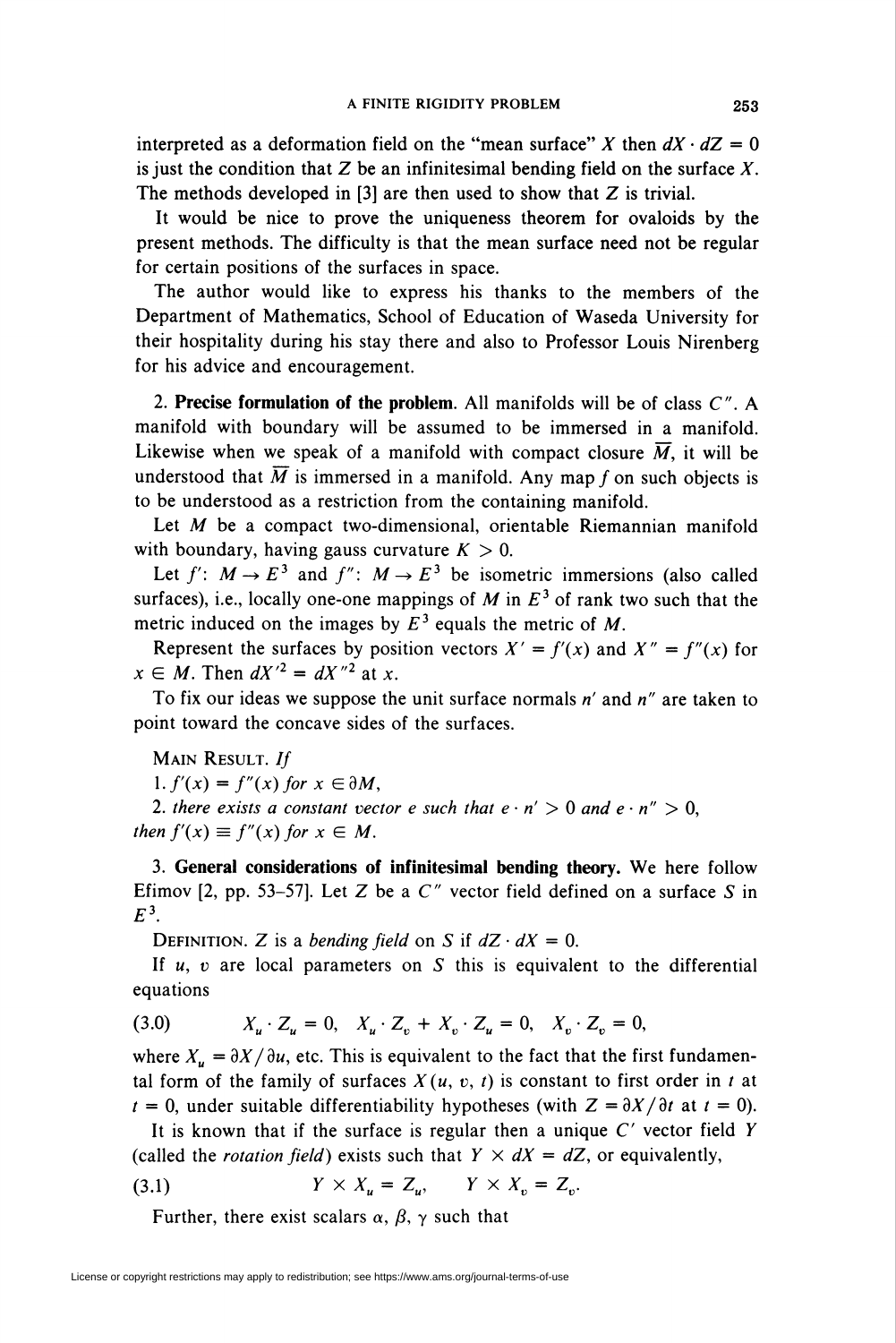### 254 EDGAR KANN

(3.2)  $Y_u = \alpha X_u - \beta X_v, \qquad Y_v = \gamma X_u - \alpha X_v.$ 

If  $Z$  is taken as a position vector it describes a surface called the bending surface. Likewise Y describes the rotation surface. Both of these surfaces may be singular even when  $S$  is everywhere regular, which is the usual assumption in infinitesimal bending theory. In the present applications this assumption is not made for S. At singular points of S, Y is not defined.

A bending field Z is said to be *trivial* if it is of the form  $Z = C \times X + D$ where  $C$ ,  $D$  are constant vectors. Thus a trivial bending field coincides with the velocity field of a rigid motion of S.

Two bending fields which differ by a trivial bending field are called equivalent.

If a surface admits only trivial bendings it is called infinitesimally rigid.

# 4. Proof of Main Result.

Lemma 1. Let M be a two-dimensional orientable manifold with compact closure  $\overline{M}$ . Let  $f: \overline{M} \to E^3$  be an immersion of  $\overline{M}$  such that:

1.  $f(\overline{M})$  is a surface having gauss curvature  $K > 0$  in the metric induced by  $E^3$ :

2. There exists a constant vector e such that  $e \cdot n > 0$ , where n is the unit surface normal of  $f(\overline{M})$  (hemisphere condition);

3. A bending field Z exists on  $f(M)$  with corresponding rotation field Y.

Then  $Y \cdot n \neq 0$  on the frontier of M implies  $Y \cdot n \neq 0$  on M.

**PROOF.** First we prove the lemma under the assumption that  $Y \neq 0$  on M. Suppose, by way of contradiction, that there existed a point  $x$  of  $M$  at which  $Y \cdot n = 0$ . Not both  $(Y \cdot n)_u = 0$  and  $(Y \cdot n)_v = 0$  at x, for, by (3.2), it follows that  $Y \cdot n_u = 0$  and  $Y \cdot n_v = 0$ . Since  $K > 0$ ,  $n_u$ ,  $n_v$  and n are linearly independent, so Y would vanish.

Hence, the implicit function theorem implies that an open, smooth  $C''$ curve segment exists on M, containing x, on which  $Y \cdot n = 0$ . The endpoints of the segment also lie in  $M$  by hypothesis and the argument can be applied again to extend the segment indefinitely in both directions to a simple curve  $\sigma$ which stays away from the frontier of  $M$  (i.e., is contained in a compact subset of  $M$ ).

 $f(\sigma)$  may be represented by a vector  $X = X(s)$ ,  $-\infty < s < +\infty$ , where s is arclength.

Since  $K > 0$ ,  $\left(\frac{dX}{ds}\right) \cdot \left(\frac{dn}{ds}\right) \neq 0$ . This, together with  $Y \cdot \frac{dn}{ds} = 0$ , implies that  $Y \times dX/ds \neq 0$  on  $\sigma$ .

Let  $\lambda$  be defined on  $\sigma$  by  $Y \times dX/ds = \lambda n$ .  $\lambda$  never vanishes and simple compactness arguments show that  $\lambda$  and  $e \cdot n$  are bounded away from zero on o. Hence

$$
\frac{d(e \cdot Z)}{ds} = \frac{dZ}{ds} \cdot e = Y \times \frac{dX}{ds} \cdot e = \lambda e \cdot n \gg 0.
$$

Thus  $e \cdot Z$  would be unbounded on the compact set  $\overline{M}$ . Thus the assumption that  $Y \cdot n = 0$  leads to a contradiction.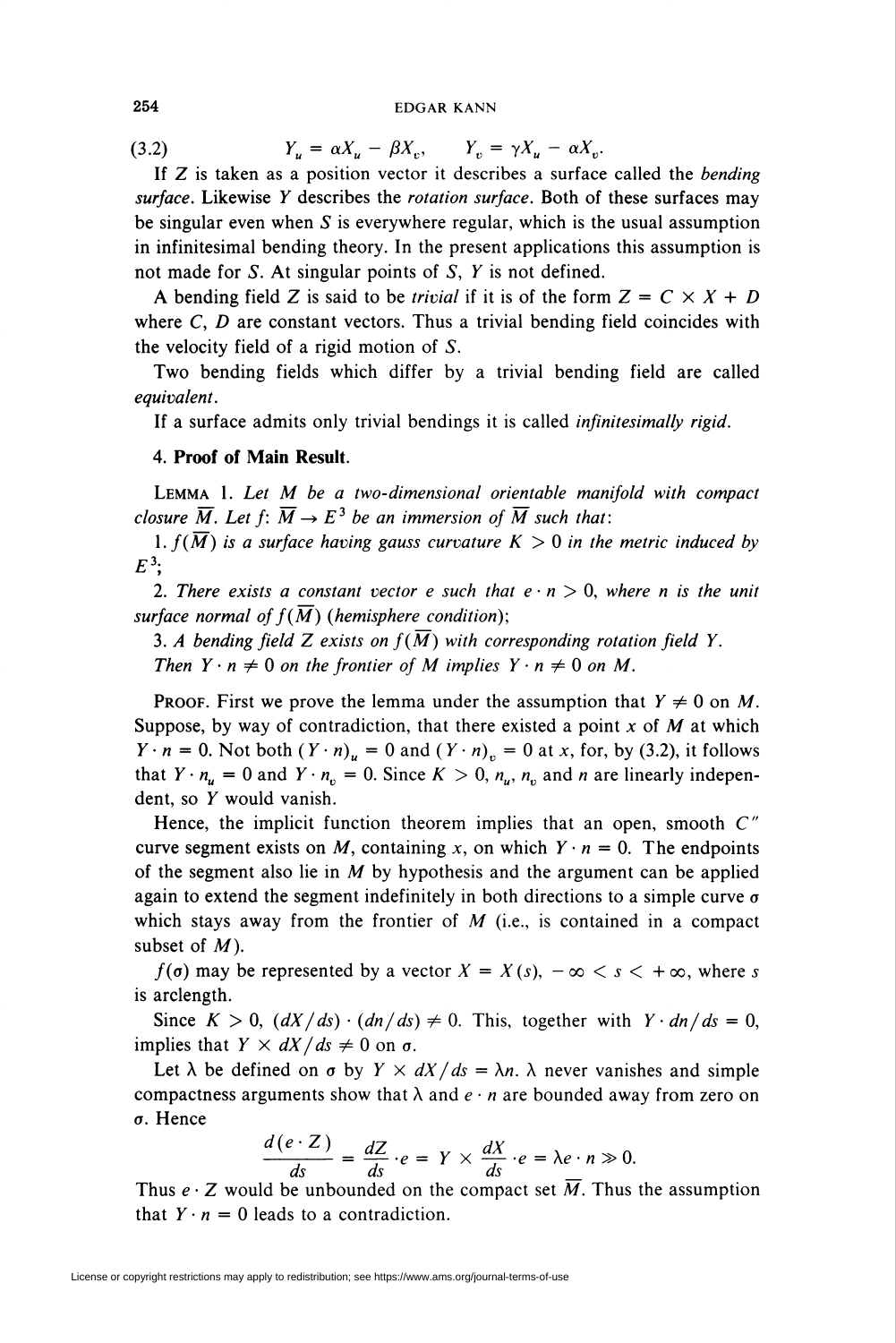We conclude the proof of Lemma 1 by showing that if  $Y$  is any rotation vector satisfying the hypothesis, then a rotation vector exists which satisfies the same hypothesis but never vanishes.

The spherical image mapping, n:  $f(\overline{M}) \to U =$  the unit sphere, takes  $\overline{M}$  to the compact subset of the open hemisphere of  $U$  defined by hypothesis 2, i.e.,  ${X \in U: e \cdot X > 0}$ . Hence if g is any nonzero vector sufficiently close in direction to e then  $(n \circ f)\overline{M}$  lies in the hemisphere  $\{X \in U: g \cdot X > 0\}$ . In other words there exists an open solid half-cone C of vectors g such that  $g \cdot n > 0$  where  $n = (n \circ f)x$  for  $x \in \overline{M}$ ,  $g \in C$ .

By hypothesis,  $Y \cdot n \neq 0$  on the frontier of M. Suppose for example  $Y \cdot n > 0$  there. Since the frontier of M is compact,  $Y \cdot n$  has a positive minimum,  $m$ , there.

The rotation surface  $R$  described by the position vector  $Y$  cannot contain an open subset of  $E^3$ . Hence there exists a constant vector  $g_0 \in C$  such that  $Y - g_0 \neq 0$  for any  $Y \in R$  and such that  $|g_0| < m$ . Hence we have  $Y \cdot n \geq 0$  $m > g_0 \cdot n > 0$  on the frontier of M.

It follows that  $Y - g_0$  is a rotation vector for the bending field  $Z - g_0 \times X$ (equivalent to Z) such that  $(Y - g_0) \cdot n > 0$  on the frontier of M. By the first part of our proof  $(Y - g_0) \cdot n > 0$  on  $\overline{M}$ . Hence  $Y \cdot n > 0$  on  $\overline{M}$ .

Similarly the assumption  $Y \cdot n < 0$  on the frontier of M leads to  $Y \cdot n < 0$ on  $\overline{M}$ .

NOTE. The proof yields a somewhat stronger conclusion: If  $Y \cdot n \ge 0$  on the frontier of M then there exists a vector  $g_0$  such that  $Y \cdot n \ge g_0 \cdot n \ge 0$  on M.

LEMMA 2. Let the hypothesis be as in Lemma  $1$  except that  $f$  need not be of rank 2 on the frontier of M. Then  $Z_u \times Z_v \neq 0$  on the frontier of M implies  $Z_{\mu} \times Z_{\nu} \neq 0$  on M.

**PROOF.** At any point of  $M$  (but not necessarily on the frontier of  $M$ , since  $Y$ need not be defined there)

$$
Z_u \times Z_v = (Y \times X_u) \times (Y \times X_v) = (Y \cdot X_u \times X_v)Y.
$$

Thus  $Z_u \times Z_v = 0$  on *M* if and only if  $Y \cdot n = 0$ .

By continuity of  $Z_u \times Z_v$  there is a closed neighborhood N of the frontier of M such that  $Z_u \times Z_v \neq 0$  there and such that the hypotheses of Lemma 1 are satisfied by  $Y \cdot n$  on  $\overline{M} - \overline{M} \cap N$ .

**PROOF OF MAIN RESULT. Define**  $X = \frac{1}{2}(X' + X'')$ ,  $Z = \frac{1}{2}(X'' - X')$ . As mentioned in the introduction,  $dX \cdot dZ = 0$ , so Z is a bending field on the surface  $X$ , which may be singular.

$$
X_u \times X_v = \frac{1}{2} (X'_u + X''_u) \times \frac{1}{2} (X'_v + X''_v)
$$
  
=  $\frac{1}{4} (X'_u \times X'_v + X''_u \times X'_v + X'_u \times X''_v + X''_u \times X''_v),$ 

and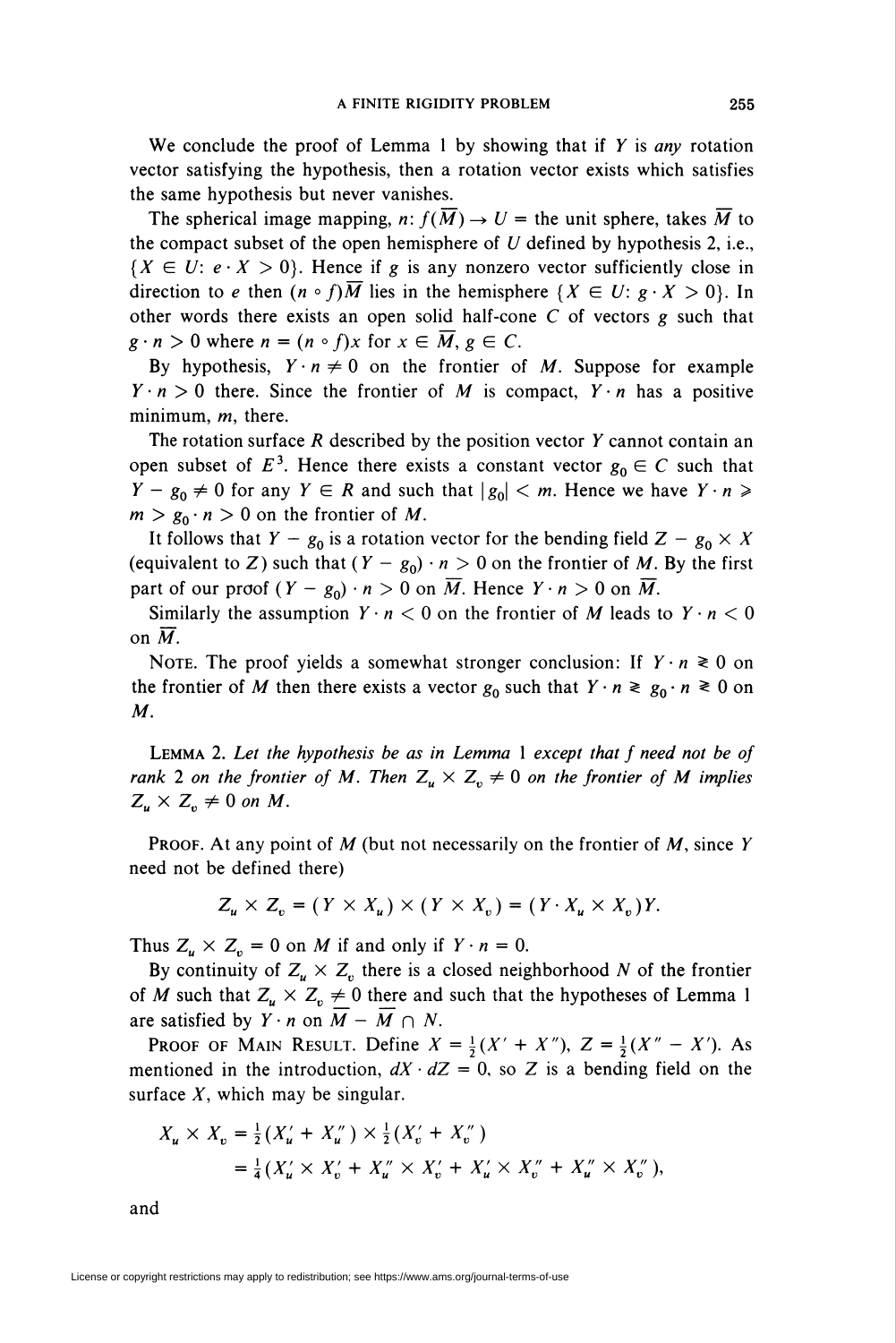$$
Z_{u} \times Z_{v} = \frac{1}{2} (X_{u}'' - X_{u}') \times \frac{1}{2} (X_{v}'' - X_{v}')
$$
  
=  $\frac{1}{4} (X_{u}' \times X_{v}' - X_{u}'' \times X_{v}' - X_{u}' \times X_{v}'' + X_{u}'' \times X_{v}''),$ 

so

$$
X_u \times X_v + Z_u \times Z_v = \frac{1}{2}(X'_u \times X'_v + X''_u \times X''_v),
$$

hence

$$
(4.0) \t\t e \cdot X_u \times X_v + e \cdot Z_u \times Z_v > 0 \quad \text{on } M
$$

follows from hypothesis 2. But  $e \cdot X_u \times X_v > 0$  on  $\partial M$  since  $Z_u \times Z_v = 0$ there. Hence there is an open set U of M such that  $e \cdot X_u \times X_v > 0$  on U and U is adjacent to  $\partial M$ , that is, part of the frontier of U is  $\partial M$ . Thus X is regular on U.

Let  $U^*$  be the maximal open subset of M on which  $e \cdot X_u \times X_v > 0$ . The frontier of  $U^*$  is the union of two disjoint sets,  $\partial M$  and a set A on which  $e \cdot X_u \times X_v = 0$ . A may be empty, in which case  $U^* = M$ .

Define  $Z_{\lambda} = Z + \lambda e \times X$  where  $\lambda$  is an arbitrary real number.  $Z_{\lambda}$  is a bending field on  $X$  equivalent to  $Z$ .

$$
(Z_{\lambda})_{u} \times (Z_{\lambda})_{v} = (Z_{u} + \lambda e \times X_{u}) \times (Z_{v} + \lambda e \times X_{v})
$$
  
= Z\_{u} \times Z\_{v}  
+ \lambda [(Z\_{u} \cdot X\_{v})e - (Z\_{u} \cdot e)X\_{v} + (Z\_{v} \cdot e)X\_{u} - (Z\_{v} \cdot X\_{u})e]  
+ \lambda^{2} (e \cdot X\_{u} \times X\_{v})e.

The linear dependence of  $Z_u$  and  $Z_c$  on  $\partial M$  together with (3.0) imply that on  $\partial M$ ,

$$
(Z_{\lambda})_{u} \times (Z_{\lambda})_{v} = \lambda [(Z_{v} \cdot e)X_{u} - (Z_{u} \cdot e)X_{v}] + \lambda^{2} (e \cdot X_{u} \times X_{v})e.
$$

Now  $X_u$ ,  $X_v$ , e are linearly independent on  $\partial M$  so

(4.2) 
$$
(Z_{\lambda})_{\mu} \times (Z_{\lambda})_{v} \neq 0 \text{ on } \partial M \text{ if } \lambda \neq 0
$$

From (4.0) it follows that on A,  $Z_u \times Z_v \neq 0$ . Since A is compact  $|Z_u \times Z_u|$  $Z_v\vert \gg 0$  on A. Since  $(Z_\lambda)_u \times (Z_\lambda)_v$  is a uniformly continuous function of  $\lambda$  on A it follows that  $(Z_{\lambda})_{\mu} \times (Z_{\lambda})_{\nu} \neq 0$  on A for  $|\lambda|$  sufficiently small. Hence, by Lemma 2,

(4.3) 
$$
(Z_{\lambda})_{\mu} \times (Z_{\lambda})_{\nu} \neq 0 \text{ on } U^* \text{ for small } |\lambda| \text{ if } \lambda \neq 0.
$$

 $U^* \cup \partial M$  is a regular surface with boundary, represented by the position vector  $X$ , so a unique rotation vector  $Y$  corresponding to the bending field  $Z$ exists such that  $Y \times dX = dZ$ . Since

$$
dZ_{\lambda} = dZ + \lambda e \times dX = (Y + \lambda e) \times dX,
$$

 $Y + \lambda e$  is the unique rotation vector for  $Z_{\lambda}$ .

(4.4) 
$$
(Z_{\lambda})_{u} \times (Z_{\lambda})_{v} = [(Y + \lambda e) \times X_{u}] \times [(Y + \lambda e) \times X_{v}]
$$

$$
= [(Y + \lambda e) \cdot (X_{u} \times X_{v})](Y + \lambda e).
$$

By (4.3) the last term in square brackets, call it  $q_{\lambda}$ , does not vanish on  $U^*$  if  $|\lambda|$  is small but not zero.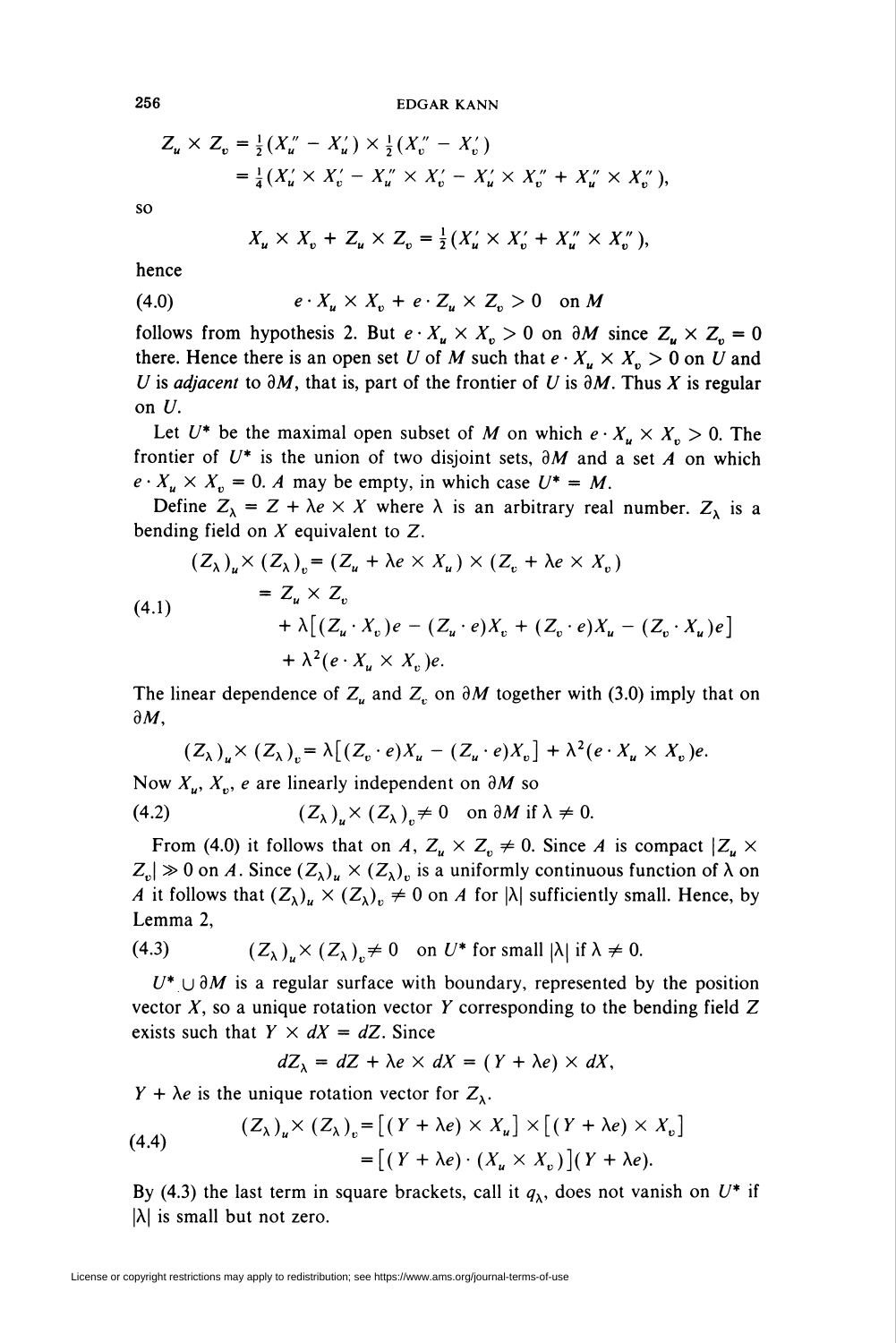But  $Y \cdot X_u \times X_v = 0$  on  $\partial M$  (put  $\lambda = 0$  in (4.1) and in (4.4)) so  $q_{\lambda}$  is positive or negative on  $\partial M$ , and hence near  $\partial M$ , according as  $\lambda$  is positive or negative.

Since  $q_{\lambda}$  does not vanish on  $U^*$  it also is positive or negative on all of  $U^*$ according as  $\lambda$  is. Hence, by continuity,  $q_0 \equiv 0$  on  $U^*$ .

This is equivalent to  $Y \cdot n \equiv 0$ , where  $n = X_u \times X_v / |X_u \times X_v|$ . It follows from (3.2) that  $Y \cdot n_u \equiv 0$  and  $Y \cdot n_v \equiv 0$ .

Now it is known (cf. introduction) that the gauss curvature of the mean surface X is positive at regular points if the gauss curvatures of  $X'$  and  $X''$ are. Therefore *n*,  $n_{\mu}$ ,  $n_{\nu}$  are linearly independent, hence  $Y \equiv 0$ . By (3.1)  $Z_u \equiv 0$  and  $Z_v \equiv 0$  so Z is constant on U<sup>\*</sup>. Since  $Z = 0$  on  $\partial M$ ,  $Z \equiv 0$  on U<sup>\*</sup>. By (4.0) A is empty, hence  $U^* = M$  and  $Z \equiv 0$  on M.

5. An example of a nonconvex surface satisfying the hypotheses. There is a tubular surface constructed on the cylindrical helix which satisfies the conditions of §2 but is neither convex nor has a representation of the form

$$
z=f(x,y).
$$

Let

$$
X(t) = a(i \cos t + j \sin t + ctk)
$$

where  $i, j, k$  are orthonormal basis vectors and a and c are positive constants. This is a vector representation of a helix lying on a cylinder of radius a. Let  $X(v)$  be a representation of the helix in terms of arclength v and let  $v_1, v_2, v_3$ be the Frenet triple of the helix, and  $r$  a positive constant. Then the surface

 $X(u, v) = X(v) + r(v_2(v) \cos u + v_3(v) \sin u)$ 

is a tubular surface (or canal surface) whose cross-sections by the normal planes of the helix are circles of radius  $r$  (cf. [4, p. 76, Exercise 6.7.4]).

Elementary calculation using the Frenet equations yields

$$
X_u \times X_v = r(1 - r\kappa \cos u)(v_3(v) \sin u + v_2(v) \cos u)
$$

so the surface is regular if  $r < 1/\kappa$ , where  $\kappa$  is the curvature of the helix. Also,

$$
k \cdot X_u \times X_v = r(1 - r\kappa \cos u)\left(a(a^2 + c^2)^{-1/2} \sin u\right)
$$

and the gauss curvature is  $K = -\kappa \cos u / \sqrt{g}$ . Thus if we restrict u to satisfy  $\pi + \varepsilon \leq u \leq \frac{3}{2}\pi - \varepsilon$  where  $\varepsilon$  is a small positive number we obtain a surface whose closure has positive gauss curvature and has its spherical image in a hemisphere. If  $v$  is restricted to a closed interval then all of the conditions of §2 are satisfied. Such a surface is clearly not convex and cannot be represented in the form  $z = f(x, y)$  if the interval in which v lies is sufficiently large.

### **BIBLIOGRAPHY**

1. S. E. Cohn-Vossen, Verbiegbarkeit von Flächen im Grossen, Fortschritte Math. 1 (1936), 33-76.

License or copyright restrictions may apply to redistribution; see https://www.ams.org/journal-terms-of-use